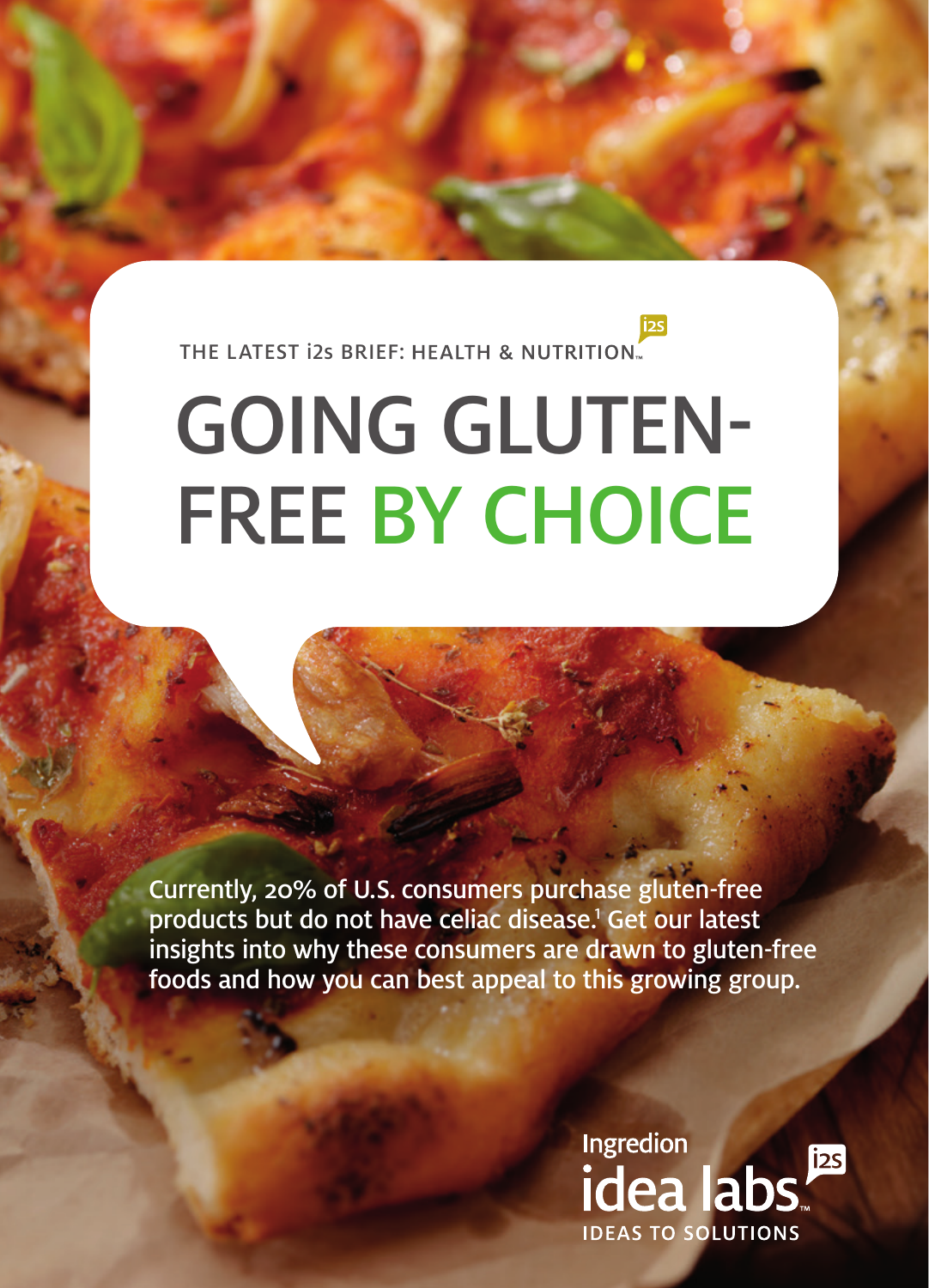## APPEAL TO THE NEW GLUTEN-FREE **CONSUMER**

Who are the voluntarily gluten-free consumers, and what are they looking for in the products they buy? In April 2017, Ingredion conducted online interviews with 1,000 consumers in the U.S. and Canada who do not suffer from celiac disease and have recently purchased and consumed gluten-free tortillas, snacks, crackers or frozen pizzas. The results were used to bring you this i2s brief.

 $i2s$ 

**HEALTH & NUTRITION.** 

**Ingredion**  $[$ i2S idea labs **IDEAS TO SOLUTIONS**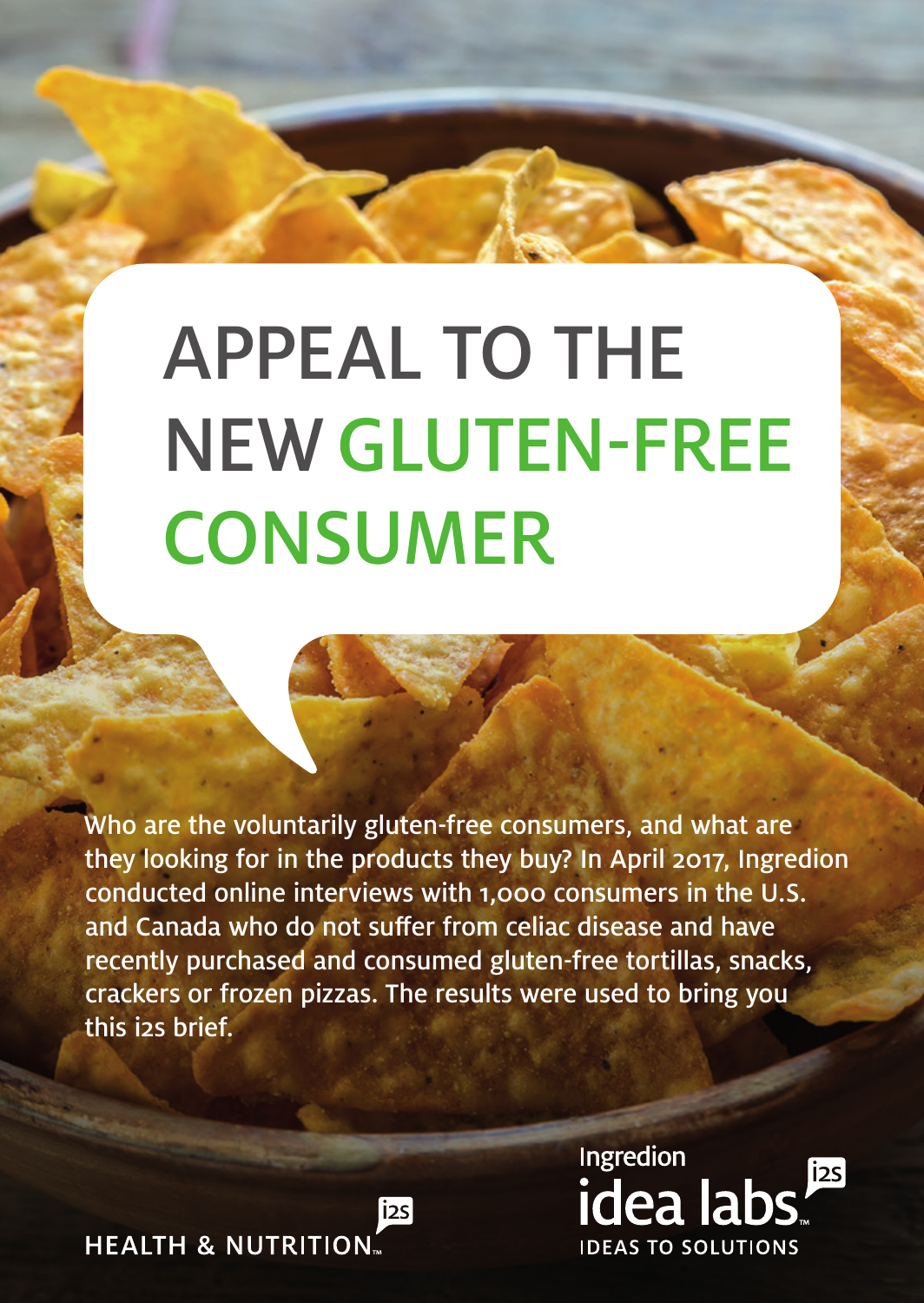## THE NEW FACE OF GLUTEN-FREE

In our study of 1,000 U.S. and Canadian consumers who purchase gluten-free products, 46% reported doing so for reasons other than gluten sensitivity or intolerance. Our research offers new insights into who these consumers are, how they shop and why they're choosing gluten-free.



*According to our study, the typical non-celiac, gluten-free consumer is an affluent, well-educated, married woman who*  is responsible for her household's grocery shopping. She always reads product labels before purchasing, and is focused *on bringing home food she believes to be healthy and made with natural ingredients. Gluten-free products often meet these criteria, and she's willing to spend about a third of her grocery budget on gluten-free items. Because she is interested in gluten-free products for reasons other than managing celiac disease, products featuring other health claims and/or short lists of recognizable ingredients may stand out to this consumer.*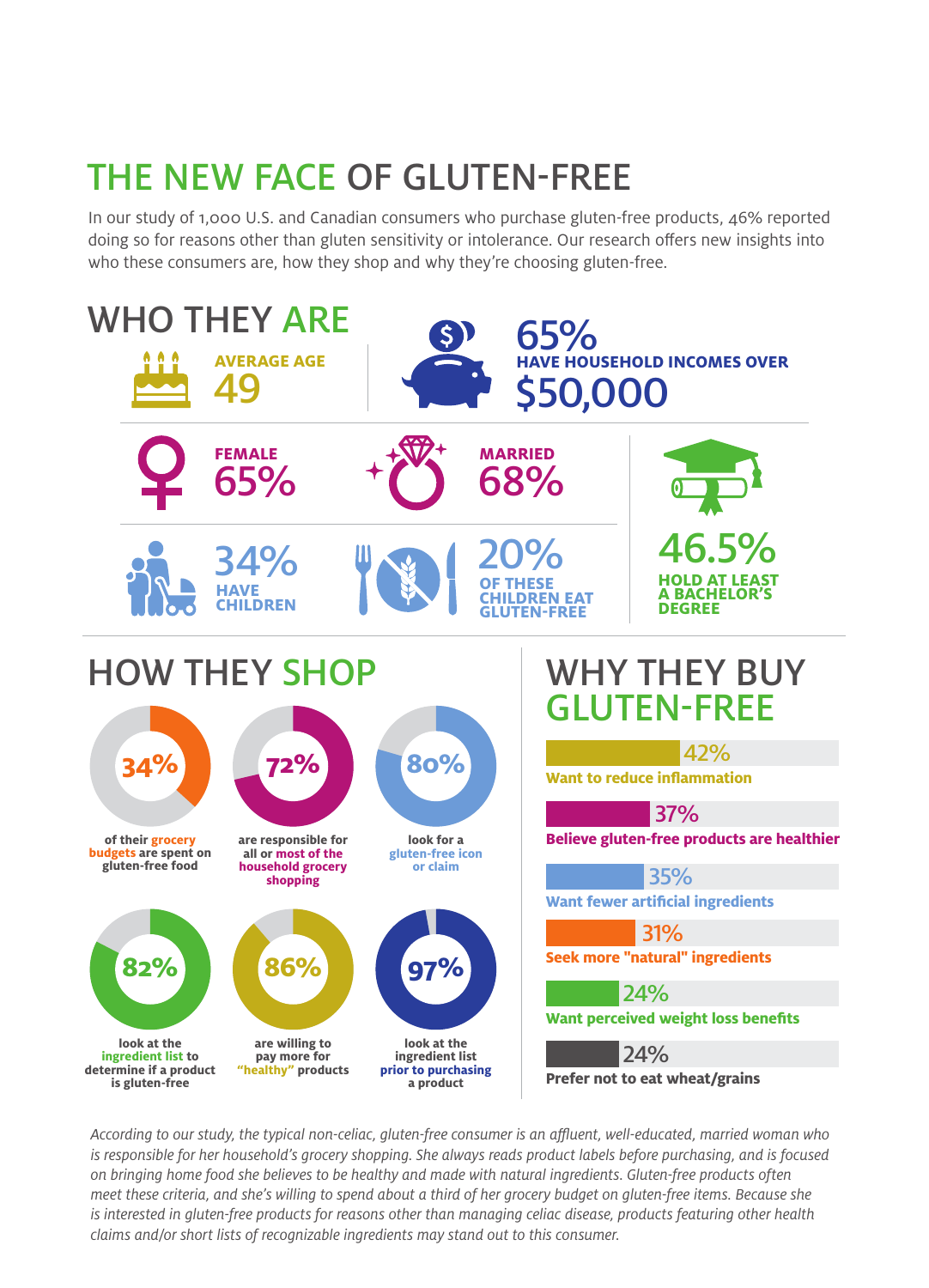## WHAT THEY'RE BUYING

Traditionally gluten-rich items are the top categories for voluntarily gluten-free buyers.



## UNDERSTANDING GLUTEN-FREE APPEAL

**Gluten-free claims add positive consumer perception ...**



#### **... and can add value to your products.**

Gluten-free claims can significantly boost purchase intent, and can increase the amount voluntarily gluten-free consumers are willing to pay.



\$7.41 **Expected price for**

**a frozen pizza with a gluten-free claim**

\$3.86

**Expected price for tortillas without a gluten-free claim** \$4.04

**Expected price for tortillas with a gluten-free claim** 

**more consumers would be likely to purchase gluten-free than traditional crackers**  $24\%$  likely to purchase gluten-free 19%

**more consumers would be likely to purchase gluten-free than traditional tortillas** 

*Our study suggests that among non-celiac, gluten-free consumers, a gluten-free claim on the front of the package can improve consumers' perception of the product and can boost purchase intent. A gluten-free claim was also shown to increase the accepted price point, more so for products used as (or part of) an entrée (e.g., frozen pizzas, tortillas). Of course, higher prices come with higher expectations for quality, so manufacturers should pay special attention to delivering great taste and texture to help make sure gluten-free-by-choice consumers continue to choose their brands.*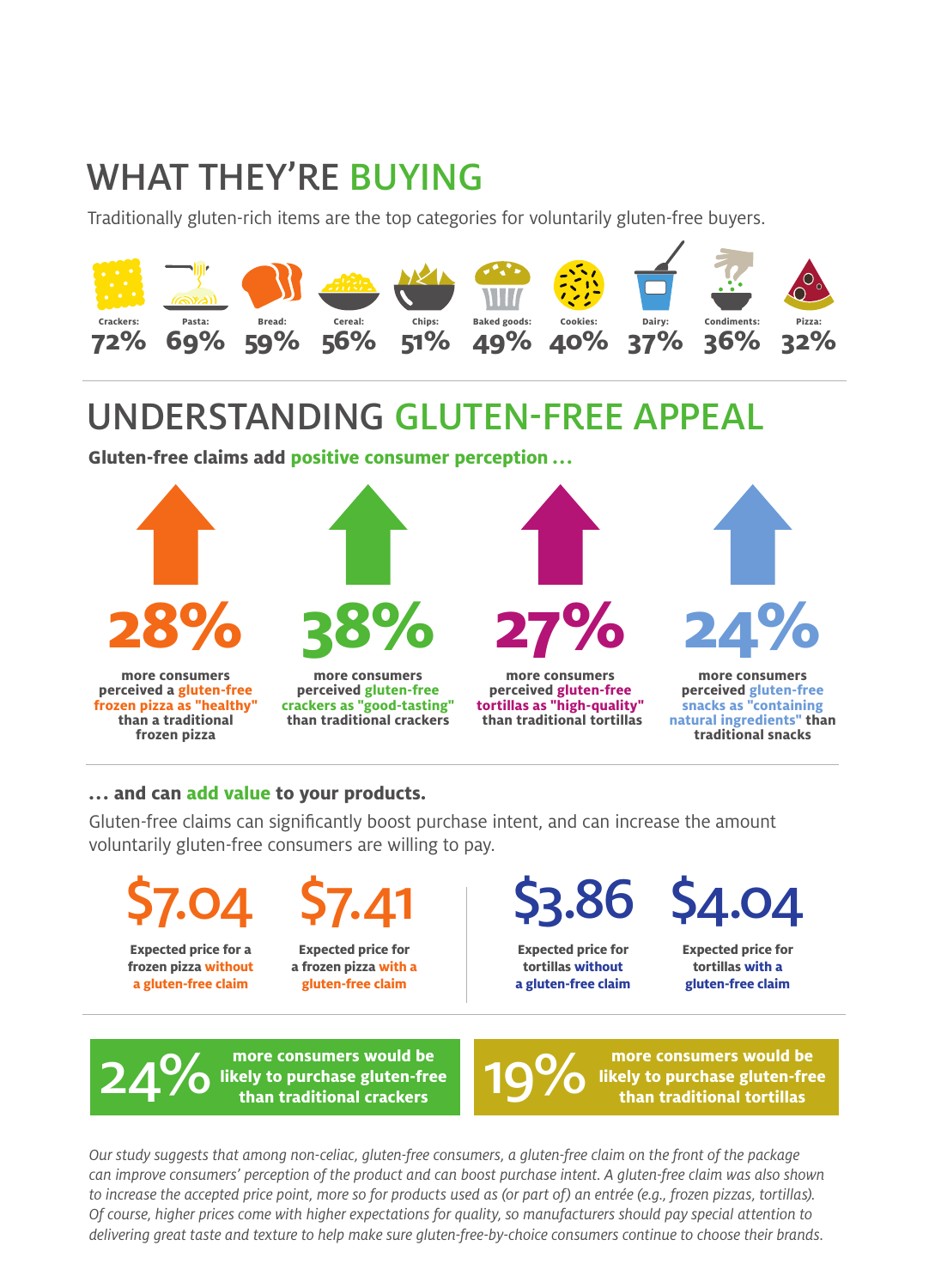## THE LABELS GLUTEN-FREE CONSUMERS WANT

Voluntarily gluten-free consumers are also **looking for products with "natural" ingredients,** and want to see recognized and accepted wheat substitutes on the label, including:



**These five ingredients were considered the most "natural" and acceptable:**



*Flours are the most consumer-preferred ingredients, followed by proteins and starches. Brown rice flour, pea flour and chickpea flour are considered the most "natural" and appealing, and therefore the most acceptable wheat substitutes for voluntarily gluten-free consumers. These findings are consistent with the larger clean and simple trend.* 

#### **Gluten-free claims were the most eye-catching elements of the following packages:**

#### **Gluten-free claims capture consumers' attention**

*According to our research, gluten-free claims were able to "break through" other packaging elements and led to noticeable lifts in consumer perception.* 



SOURCES

Unless otherwise noted, all data in this brief come from Ingredion proprietary research conducted in April 2017.

<sup>1.</sup> Ingredion proprietary research, Consumer Study, 1,000 consumers, USA, April 2016